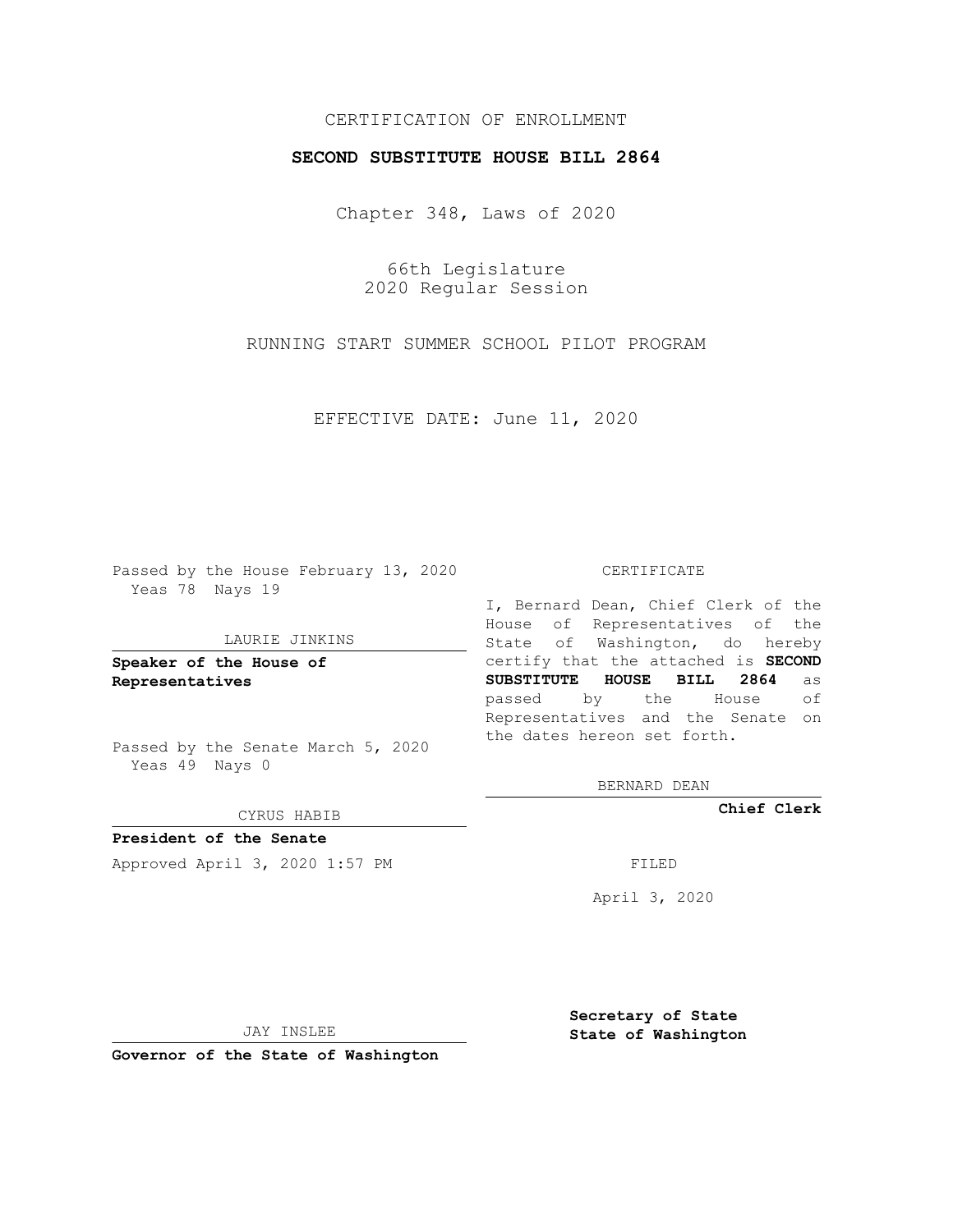## **SECOND SUBSTITUTE HOUSE BILL 2864**

Passed Legislature - 2020 Regular Session

**State of Washington 66th Legislature 2020 Regular Session**

**By** House Appropriations (originally sponsored by Representatives Paul, Morgan, Valdez, Bergquist, Lekanoff, and Santos)

READ FIRST TIME 02/11/20.

 AN ACT Relating to establishing a running start summer school pilot program; adding a new section to chapter 28A.630 RCW; creating 3 a new section; and providing an expiration date.

BE IT ENACTED BY THE LEGISLATURE OF THE STATE OF WASHINGTON:

 NEW SECTION. **Sec. 1.** (1) The legislature finds that the successes of the running start program, a program that allows students to earn high school and college credit through courses taken at participating institutions of higher education, have enabled students throughout the state to meaningfully advance their secondary and postsecondary education goals. However, because running start program schedules are constrained by the academic calendar of the applicable high school, students are precluded from participating in running start programs during the summer academic term.

 (2) The legislature finds that creating a summer term running start pilot program for students who have completed grade ten or eleven would result in numerous benefits, including providing students with additional opportunities to: Complete requirements for earning a high school diploma or an associate's degree; and explore college-level courses in a lower stress environment that does not include concurrent high school obligations. The expansion of these opportunities could be especially beneficial for students who:

p. 1 2SHB 2864.SL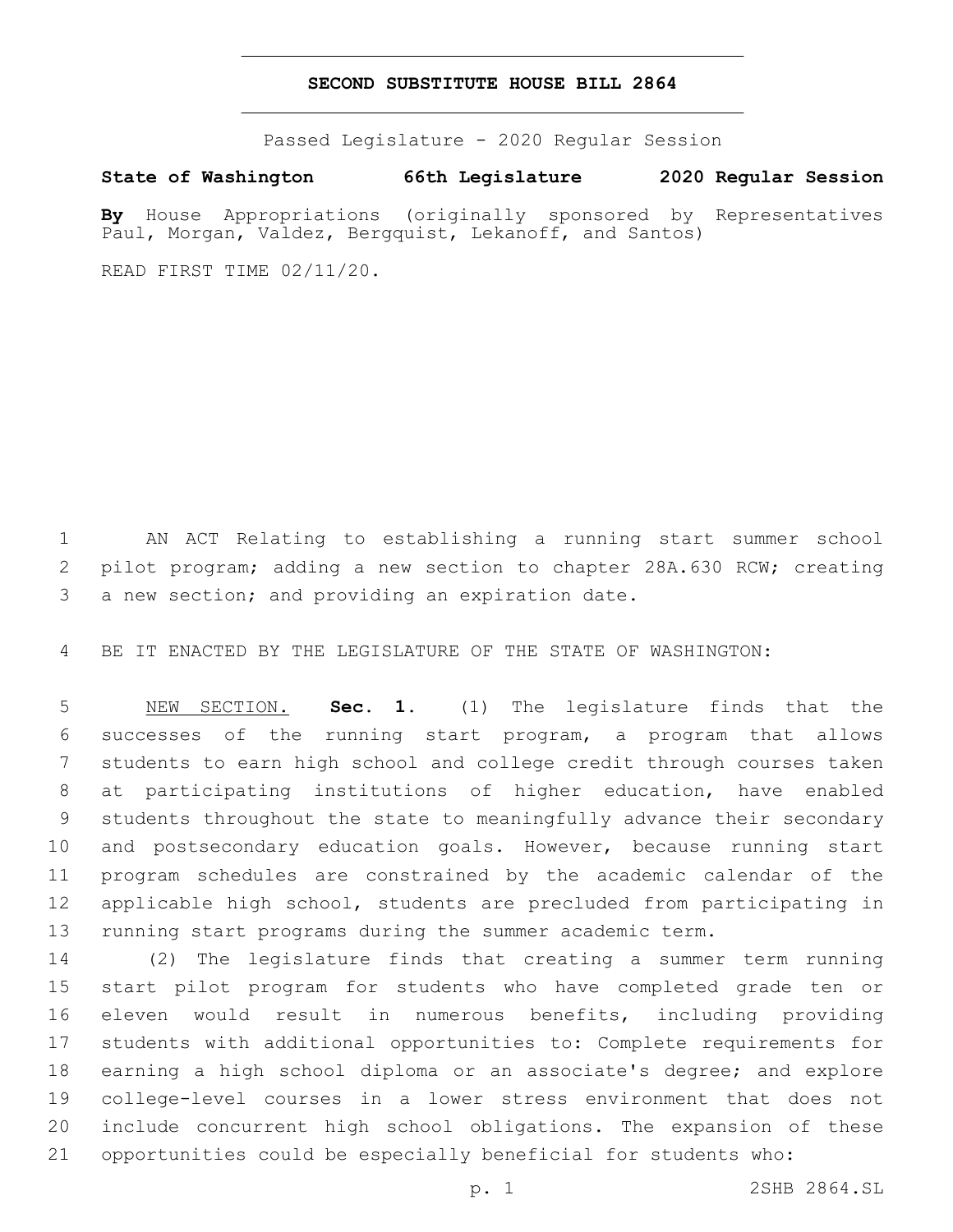(a) Need or want additional academic credit for high school 2 requirements;

 (b) Are interested in maximizing opportunities to earn college credit before or immediately after graduating from high school;

 (c) Have not determined which career and educational pathways to pursue after high school and wish to explore academic options; and

 (d) May be the first in their family to attend an institution of 8 higher education.

 (3) The legislature, therefore, intends to establish a two-year running start summer school pilot program to evaluate interest in and barriers to expanding the running start program to include the summer 12 term.

 NEW SECTION. **Sec. 2.** A new section is added to chapter 28A.630 14 RCW to read as follows:

 (1) Subject to the availability of amounts appropriated for this specific purpose, the office of the superintendent of public instruction, in consultation with the state board for community and technical colleges, shall establish the running start summer school pilot program as described in this section. The purpose of the pilot program is to evaluate interest in and barriers to expanding the 21 running start program to include the summer term.

 (2) The office of the superintendent of public instruction, in consultation with the state board for community and technical colleges, must select up to three community colleges that choose to participate in the pilot program during the 2021 and 2022 summer academic terms. One community college must be located east of the crest of the Cascade mountains and another must be located in a county with a population between one hundred fifteen thousand and one 29 hundred fifty thousand.

 (3) Participating community colleges must establish agreements with the school districts of eligible students about data sharing, credit transfer, funds transfer, and other administrative matters.

 (4) Under the pilot program, an eligible student may enroll in a participating community college tuition-free. Students who are eligible under subsection (7)(a)(ii) of this section may enroll for a maximum of five college credits per summer academic term. Provisions in RCW 28A.600.310 (2) and (3), which describe fees paid by running start students and fee waivers for low-income running start students, apply to eligible students participating in the pilot program.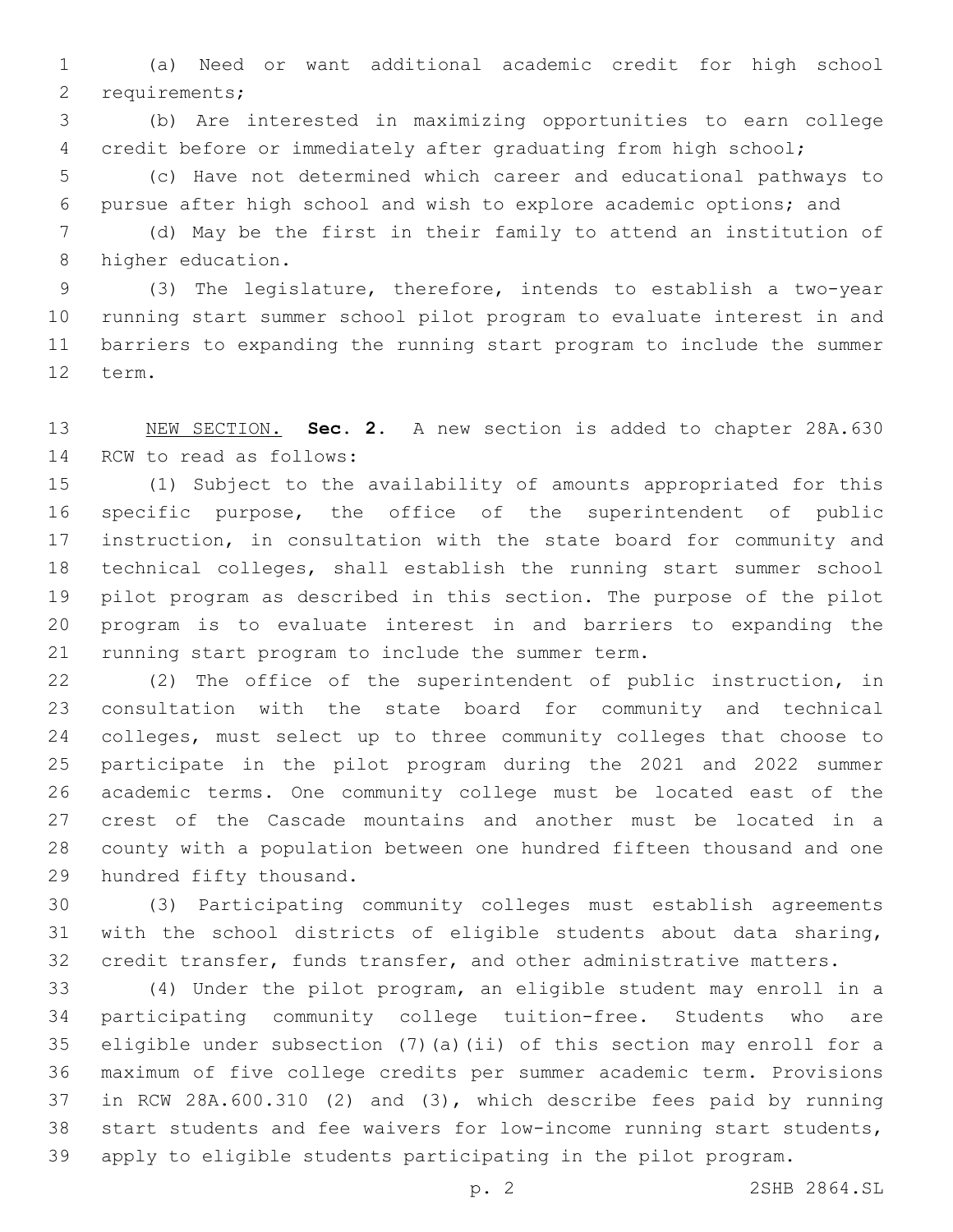(5) The school district of an eligible student must transmit to the participating community college an amount per each full-time equivalent college student at statewide uniform rates for vocational and nonvocational students. The superintendent of public instruction shall separately calculate and allocate amounts appropriated for this specific purpose under the omnibus operating appropriations act to school districts for purposes of making such payments and for granting school districts seven percent thereof to offset pilot program related costs. The calculations and allocations must be based upon the estimated statewide annual average per full-time equivalent high school student allocations under RCW 28A.150.260, excluding small high school enhancements, and rules adopted under RCW 28A.600.390. The funds received by the community college from the school district are not tuition or operating fees and may be retained by the community college. A student enrolled under this section must be counted for the purpose of meeting enrollment targets in accordance with terms and conditions specified in the omnibus 18 operating appropriations act.

 (6) By November 10, 2022, and in accordance with RCW 43.01.036, the office of the superintendent of public instruction and the state board for community and technical colleges shall jointly report to the appropriate committees of the legislature with findings from and recommendations regarding the pilot program, including recommending whether to expand the running start program to include the summer 25 term.

 (7) The definitions in this subsection apply throughout this section unless the context clearly requires otherwise.

28 (a) "Eligible student" means:

 (i) A student attending a participating high school who will be eligible to enroll in grade eleven or twelve in the subsequent school 31 year; or

 (ii) A student who graduated from a participating high school in the current school year and who has five or fewer college credits to earn before meeting associate degree requirements.

 (b) "Participating community college" means a community college selected, as described in subsection (2) of this section, to 37 participate in the pilot program.

 (c) "Participating high school" means a high school in a school district that has an agreement, as described under subsection (3) of this section, with a participating community college.

p. 3 2SHB 2864.SL